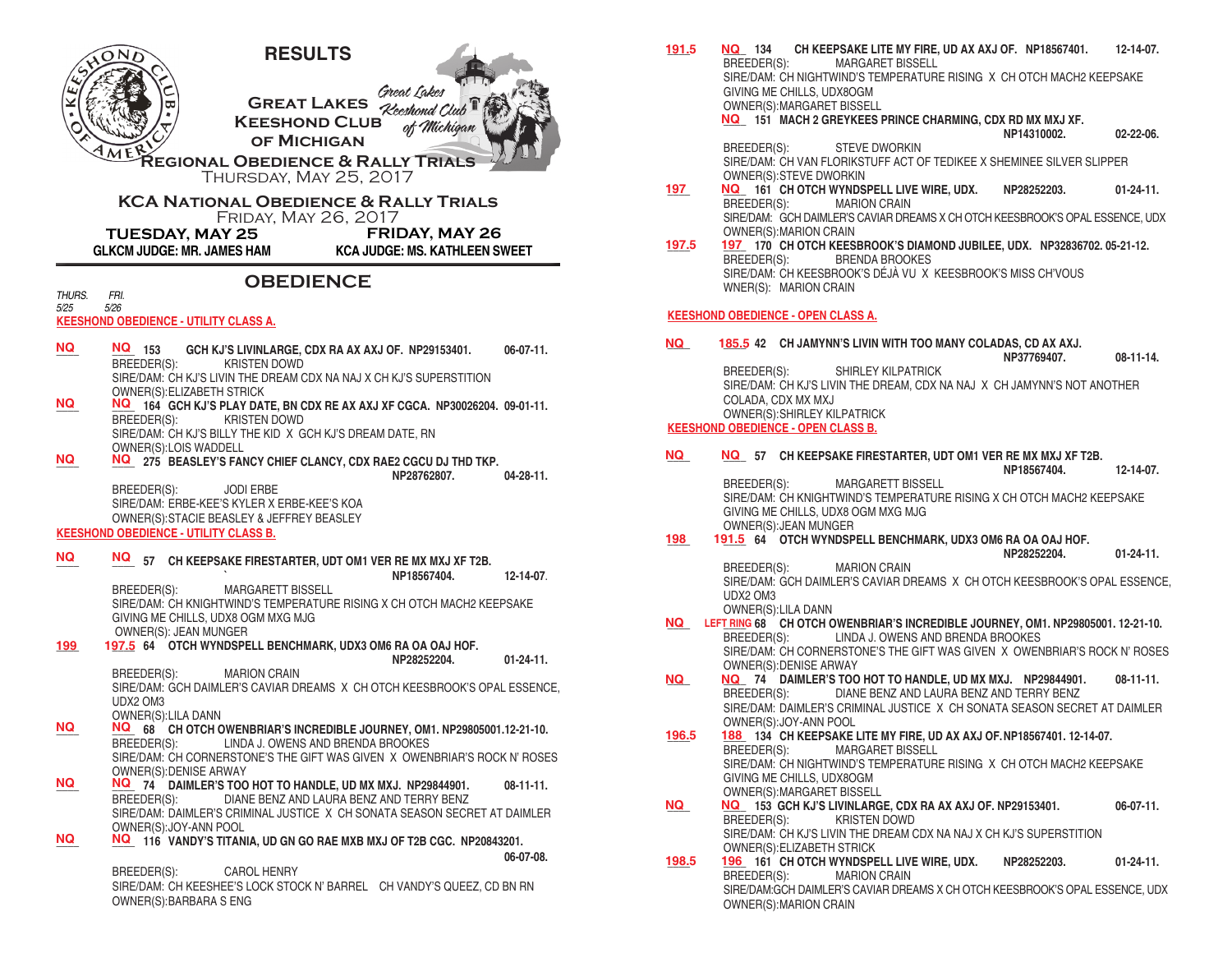**\_\_\_\_ \_\_\_\_ 170 CH OTCH KEESBROOK'S DIAMOND JUBILEE, UDX. NP32836702. 05-21-12. NQ 197** BREEDER(S): BRENDA BROOKES SIRE/DAM: CH KEESBROOK'S DÉJÀ VU X KEESBROOK'S MISS CH'VOUS OWNER(S):MARION CRAIN **\_\_\_\_ \_\_\_\_ 204 TRUMPET'S GUESS WHO, CDX BN. NP35266902. 08-04-13. NQ 193.5** BREEDER(S): BETH BLANKENSHIP AND CARISSA BOETTCHER SIRE/DAM: GCH CH TRUMPET'S NO QUESTIONS ASKED X GCH CH TRUMPET'S LOVE FOR SALE OWNER(S):BONNIE DAVIS AND BETH BLANKENSHIP **\_\_\_\_ \_\_\_\_ 277 CH WUND-R Y THE GAME IS AFOOT, CDX PCDX BN RE OA OAJ OF. NP29067301. 03-29-11**. BREEDER(S): TERRI VAN SCHYNDEL SIRE/DAM: CH JO-LYN'S DASHER, CDX RAE OA NAJ AXP AJP NFP X CH WUND-R Y I'VE GOT ATTITUDE OWNER(S):DONNA L SCHMITT & KATRINA C GUSE **KEESHOND OBEDIENCE - NOVICE CLASS A. \_\_\_\_ \_\_\_\_ 19 CH CINDERLAD BAREFOOT IN THE PARK. NP21129604. 07-21-08. NQ NQ** BREEDER(S): PATRICIA TOCALIS & CHARLIE ZIMMERMAN SIRE/DAM: CH ASHBROOK ON THE MOVE X CH CINDERLAD HURRICANE HANNAH OWNER(S):LESLIE MEYN **\_\_\_\_ \_\_\_\_ 62 MAIHA DANCING WAVE, BN RA THDN CGCA ACT2. NP35718902. 06-29-13. 188 NQ** BREEDER(S): DORIS MEADOWCROFT SIRE/DAM: CH CINDERLAD DARCROFT THE BOYS ARE BACK IN TOWN X DARCROFT DOWN HOME COUNTRY OWNER(S):MARGUERITE CUTRONI **\_\_\_\_ 270 CH MACH2 KJ'S SPEED DATE, BN RN MXC MJG NAP NJP OF T2B RATO. RP30026205. 09-01-11. BREEDER(S): CRIPS CRIPS CRIPS CRIPS CRIPS CRIPS CRIPS CRIPS CRIPS CRIPS CRIPS CRIPS CRIPS CRIPS CRIPS CRIPS CRIPS CRIPS CRIPS CRIPS CRIPS CRIPS CRIPS** KRISTEN DOWD SIRE/DAM: CH KJ'S BILLY THE KID X CH KM'S DREAM DATE OWNER(S):LAURA INMAN **KEESHOND OBEDIENCE - NOVICE CLASS B. \_\_\_\_ \_\_\_\_ 90 KJ'S DREAMCATCHER, CD RA CGC NF NS. NP37119408. 05-12-14. 195 193.5** BREEDER(S): KRISTEN DOWD SIRE/DAM: GCH CH JAMYNN'S I'M NOT AN OUTLAW, CD MX MXS MXJ MJS X GCH CH KJ'S DREAM DATE OWNER(S):BARBARA S ENG AND KRISTEN DOWD **\_\_\_\_ \_\_\_\_ 136 KEEPSAKE BURNING DESIRE, CD. NP32024701. 05-28-12. 198 191.5** BREEDER(S): MARGARET BISSELL SIRE/DAM: NIGHTWIND'S DESIGN ON FIRE X CH KEEPSAKE LITE MY FIRE, UD AX AXJ OF OWNER(S):MARGARET BISSELL **\_\_\_\_ \_\_\_\_ 162 GCH KJ'S TINY DANCER, BN CGC. NP35091609. 07-01-13. 194 191.5** BREEDER(S): KRISTEN DOWD SIRE/DAM: GCH CH KJ'S NOTHING PURRSONAL, CGC CD RE X CH BLACK EYED PEA OWNER(S):KATHY GAYNOR **\_\_\_\_ \_\_\_\_ 172 WYNDSPELL SPRING FLING. NP39845104. 04-14-15. 199.5 199.5** BREEDER(S): MARION CRAIN SIRE/DAM: CH OTCH WYNDSPELL LIVE WIRE, UDX X CH OTCH KEESBROOK'S DIAMOND JUBILEE, UDX OWNER(S):MARION CRAIN **\_\_\_\_ \_\_\_\_ 210 PEARL OF GEATLAND. NP43501202. 06-03-1**6. **AB AB** BREEDER(S): RICHARD SU AND JUDITH NYE SIRE/DAM: CH WUND-R Y'S SECRET AGENT X GCH SHERWOOD'S GEATLAND PROMISE, CD OWNER(S):RICHARD SU AND JUDITH NYE **\_\_\_\_ \_\_\_\_ 215 CH GEATLAND'S BEEMSTER V SPROOKJE. NP37465802. 06-17-14.** BREEDER(S): RICHARD G SU & JUDITH L NYE PHD SIRE/DAM: GCH SPROOKJE LUNAR APPELLATION X GCH SHERWOOD'S GEATLAND PROMISE, CD OWNER(S):PHYLLIS NOONAN RICHARD SUE & JUDITH NYE **196.5 184 179 189.5 182 NQ AB**

 **NP35635303. 10-07-13.** JENNIFER MCCLURE SIRE/DAM: GCH KJ IT'S NOTHING PURRSONAL CGC X GCH JENNDIS FOOLISH GAMES OWNER(S):MARTHA HUCK & J MCCLURE  $\frac{173}{2}$  **NQ** 247 CH LADYSLIPPER'S TOP HAT AND TAIL, BN RA MX MXB MXJ MJB RATO CGC.  **NP24827401. 07-17-09**. BREEDER(S): G GODFREY & K GODFREY & KAREN EVASUIK SIRE/DAM: LADYSLIPPER'S TRAILBLAZER X TWIN TREES ALLIE CAT LS OWNER(S):KAREN SHEAHAN **KEESHOND OBEDIENCE - GRADUATE NOVICE. \_\_\_\_ \_\_\_\_ 62 MAIHA DANCING WAVE, BN RA THDN CGCA ACT2. NP35718902. 06-29-13.**  DORIS MEADOWCROFT SIRE/DAM: CH CINDERLAD DARCROFT THE BOYS ARE BACK IN TOWN X DARCROFT DOWN HOME COUNTRY OWNER(S):MARGUERITE CUTRONI **KEESHOND OBEDIENCE - BEGINNER NOVICE B. \_\_\_\_ \_\_\_\_ 17 CH DISCOVER CRYOSEISMIC BOOM, RN. NP38755603. 12-07-14. NQ 191.5** BREEDER(S): ROSEANN VOREE SIRE/DAM: CH KEALOHA-SHAMROCK TGIF AT KEESBROOK X GCH CH DISCOVER RUBY **SLIPPERS** OWNER(S):LESLIE MEYN **\_\_\_\_ \_\_\_\_ 52 CH KELTIC'S LIVING THE DREAM, RNBN CGCA THD. NP31595103. 05-03-12. 184 NQ** BREEDER(S): ANN MCHUGH SIRE/DAM: GCH CH SKYLINE'S UNIT OF MEASURE X CH KEEKICHI'S KLASSIC IRISH DANCER, CD RA BN OWNER(S):ANITRA LEE REDLEFSEN **\_\_\_\_ \_\_\_\_ 60 KEEPSAKE SHE'S GOT RHYTHM. NP42988401. 04-27-16. 192 NQ** BREEDER(S): MARGARET BISSELL SIRE/DAM: GCH CH VISTA'S GOOD VIBRATIONS XX KEEPSAKE BURNING DESIRE, CD OWNER(S):JEAN MUNGER **\_\_\_\_ \_\_\_\_ 75 CH ALLANTE'S DEVIL IN THE BOTTLE, RE CGC. NP32943502. 10-28-12.** BREEDER(S): JERI CALDWELL & DAVID CALDWELL SIRE/DAM: CH CLIFFHOUSE'S THE RIFLEMAN X CH ALLANTE'S DEVIL WEARS PRADA OWNER(S):REBECCA MCMILLIAN AND JERI CALDWELL **\_\_\_\_ \_\_\_\_ 107 KEEPSAKE WHAT WERE YOU SMOKING. NP43350101. 06-22-16**. **198.5 195.5** BREEDER(S): MARGARET BISSELL SIRE/DAM: GCH NIGHTWIND'S HOLY SMOKE X CH KEEPSAKE LITTLE DEUCE COUPE OWNER(S):MARGARET BISSELL **KEESHOND OBEDIENCE - VETERAN CLASS. \_\_\_\_ \_\_\_\_ 114 VANDY'S NYDIA, UD THD RAE2 NAJ NA OJP AXP GO. NP01683203. 10-14-02. 161.5 193.5** BREEDER(S): CAROL HENRY SIRE/DAM: CH SUNKIST HAIRY X CH VANDY'S KEOTI OWNER(S):BARBARA S ENG **\_\_\_\_ 149 RODNEY HAROLD RUFUS, UD RAE2 MXB MXJ MXP4 MJP3 PAX OF. 187.5 NP07768902. 10-14-04**. BREEDER(S): LINDA STAM SIRE/DAM: BOJO MOJO LOU LOVE KAMP X REFLECTIONS IN BRANDY OWNER(S):ELIZABETH STRICK **\_\_\_\_ \_\_\_\_ 151 MACH 2 GREYKEES PRINCE CHARMING, CDX RD MX MXJ XF. NP14310002. 02-22-06. 198 197NQ AB 189.5 AB**

**\_\_\_\_ \_\_\_\_ 225 CH JENN DI'S WINTER GAMES AT NIGHTWATCH, BN RN CGC.** 

BREEDER(S): STEVE DWORKIN SIRE/DAM: CH VAN FLORIKSTUFF ACT OF TEDIKEE X SHEMINEE SILVER SLIPPER OWNER(S):STEVE DWORKIN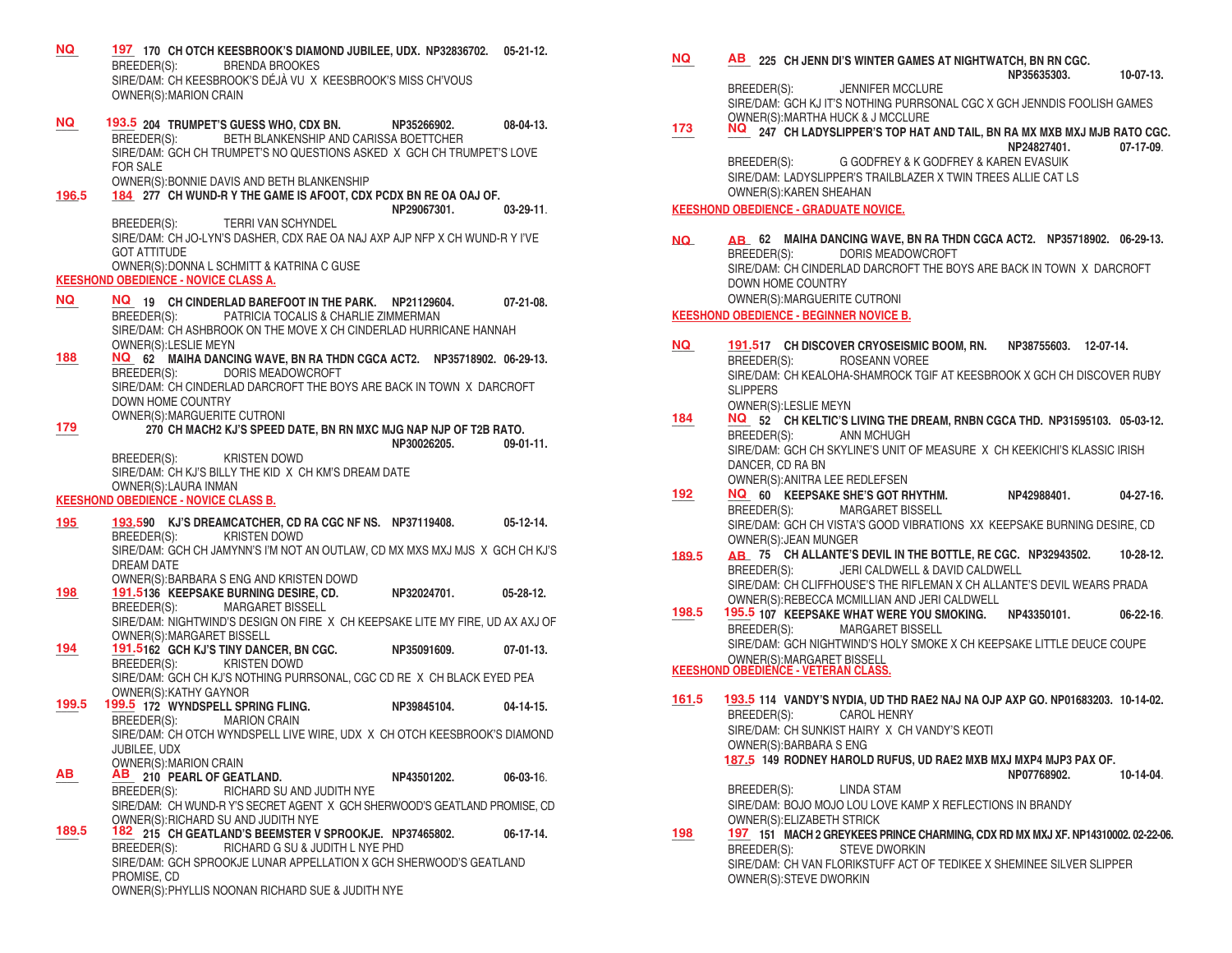**198 191.5** 202 CH TRUMPET'S TOO DARN HOT, UD BN GO VER. NP21652102. 08-11-08. BREEDER(S): BETH BLANKENSHIP SIRE/DAM: CH SHAKOTA'S SHOT IN THE DARK, RN X CH TRUMPET'S TAINTED LOVE OWNER(S):BONNIE DAVIS AND BETH BLANKENSHIP

## **KEESHOND OBEDIENCE - BRACE.**

 **(90) KJ'S DREAMCATCHER, CD RA CGC NF NS. NP37119408. 05-12-14.** BREEDER(S): KRISTEN DOWD SIRE/DAM: GCH CH JAMYNN'S I'M NOT AN OUTLAW, CD MX MXS MXJ MJS X GCH CH KJ'S DREAM DATE OWNER(S): BARBARA S ENG AND KRISTEN DOWD

**\_\_\_\_ \_\_\_\_ 9016 380 386.5**

 **(116) VANDY'S TITANIA, UD GN GO RAE MXB MXJ OF T2B CGC. NP20843201. 06-07-08.** CAROL HENRY SIRE/DAM: CH KEESHEE'S LOCK STOCK N' BARREL X CH VANDY'S QUEEZ, CD BN RN OWNER(S): BARBARA S ENG

|                                                    | <b>GLKCM</b> |               |       | <b>KCA</b> |               |       |
|----------------------------------------------------|--------------|---------------|-------|------------|---------------|-------|
| <b>HIGH SCORING DOG</b><br>IN REGULAR CLASSES: 172 |              | <b>SCORE:</b> | 199.5 | 172.       | <b>SCORE:</b> | 199.5 |
| <b>HIGH COMBINED:</b>                              | - 64         | SCORE: 397    |       | 170        | <b>SCORE:</b> | 394   |

# **RALLY CLASSES**

### **KEESHOND RALLY - EXCELLENT B.**

**\_\_\_\_ \_\_\_\_ 19 CH CINDERLAD BAREFOOT IN THE PARK. NP21129604. 07-21-08.**  BREEDER(S): PATRICIA TOCALIS & CHARLIE ZIMMERMAN SIRE/DAM: CH ASHBROOK ON THE MOVE X CH CINDERLAD HURRICANE HANNAH OWNER(S):LESLIE MEYN **\_\_\_\_ \_\_\_\_ 21 OWENBRIAR'S ROCKIN' ROBIN. NP23356301. 03-13-08. 75 NQ** BREEDER(S): LINDA OWEN'S & BRENDA BROOKES **84 74**

SIRE/DAM: CH MARKWRIGHT MILESTONE X CH OWENBRIAR'S ROSES 'N THYME OWNER(S): LESLIE MEYN

**\_\_\_\_ 57 CH KEEPSAKE FIRESTARTER, UDT OM1 VER RE MX MXJ XF T2B. 99 NP18567404. 12-14-07.**

BREEDER(S): MARGARETT BISSELL SIRE/DAM: CH KNIGHTWIND'S TEMPERATURE RISING X CH OTCH MACH2 KEEPSAKE GIVING ME CHILLS, UDX8 OGM MXG MJG OWNER(S):JEAN MUNGER

- **\_\_\_\_ \_\_\_\_ 62 MAIHA DANCING WAVE, BN RA THDN CGCA ACT2. NP35718902. 06-29-13. 96 NQ** BREEDER(S): DORIS MEADOWCROFT SIRE/DAM: CH CINDERLAD DARCROFT THE BOYS ARE BACK IN TOWN X DARCROFT DOWN HOME COUNTRY OWNER(S):MARGUERITE CUTRONI
- **\_\_\_\_ \_\_\_\_ 64 OTCH WYNDSPELL BENCHMARK, UDX3 OM6 RA OA OAJ HOF. 97**

 **NP28252204. 01-24-11.** BREEDER(S): MARION CRAIN SIRE/DAM: GCH DAIMLER'S CAVIAR DREAMS X CH OTCH KEESBROOK'S OPAL ESSENCE, UDX2 OM3 OWNER(S):LILA DANN

**\_\_\_\_ \_\_\_\_ 75 CH ALLANTE'S DEVIL IN THE BOTTLE, RE CGC. NP32943502. 10-28-12. 96 89** BREEDER(S): JERI CALDWELL & DAVID CALDWELL SIRE/DAM: CH CLIFFHOUSE'S THE RIFLEMAN X CH ALLANTE'S DEVIL WEARS PRADA OWNER(S):REBECCA MCMILLIAN AND JERI CALDWELL

- **\_\_\_\_ \_\_\_\_ 90 KJ'S DREAMCATCHER, CD RA CGC NF NS. NP37119408. 05-12-14.** KRISTEN DOWD SIRE/DAM: GCH CH JAMYNN'S I'M NOT AN OUTLAW, CD MX MXS MXJ MJS X GCH CH KJ'S DREAM DATE OWNER(S):BARBARA S ENG AND KRISTEN DOWD **97 97 98 96**
- **\_\_\_\_ \_\_\_\_ 116 VANDY'S TITANIA, UD GN GO RAE MXB MXJ OF T2B CGC. NP20843201. 06-07-08.**

BREEDER(S): CAROL HENRY SIRE/DAM: CH KEESHEE'S LOCK STOCK N' BARREL CH VANDY'S QUEEZ, CD BN RN OWNER(S):BARBARA S ENG

**\_\_\_\_ 247 CH LADYSLIPPER'S TOP HAT AND TAIL, BN RA MX MXB MXJ MJB RATO CGC. 72 NP24827401. 07-17-09.** BREEDER(S): G GODFREY & K GODFREY & KAREN EVASUIK

SIRE/DAM: LADYSLIPPER'S TRAILBLAZER X TWIN TREES ALLIE CAT LS OWNER(S):KAREN SHEAHAN

**\_\_\_\_ 250 SEACREST BEBOPREBOPRHUBARBPIE, CD RE OA AXJ THD RATS. 72**

 **NP05260206. 01-02-04.**

BREEDER(S): KAREN SHEAHAN SIRE/DAM: CH SEACREST HERE COMES THE SUN X CH SEACREAT ORTHERN STAR, RN, AX OAJ.

OWNER(S):KAREN SHEAHAN

- **\_\_\_\_ \_\_\_\_ 275 BEASLEY'S FANCY CHIEF CLANCY, CDX RAE2 CGCU DJ THD TKP. NP28762807. 04-28-11.** BREEDER(S): JODI ERBE SIRE/DAM: ERBE-KEE'S KYLER X ERBE-KEE'S KOA OWNER(S):STACIE BEASLEY & JEFFREY BEASLEY **84 90**
- **\_\_\_\_ \_\_\_\_ 277 CH WUND-R Y THE GAME IS AFOOT, CDX PCDX BN RE OA OAJ OF. NP29067301. 03-29-11.** BREEDER(S): TERRI VAN SCHYNDEL SIRE/DAM: CH JO-LYN'S DASHER, CDX RAE OA NAJ AXP AJP NFP X CH WUND-R Y I'VE GOT ATTITUDE OWNER(S):DONNA L SCHMITT & KATRINA C GUSE **94 78**

#### **KEESHOND RALLY - ADVANCED A.**

**\_\_\_\_ \_\_\_\_ 17 CH DISCOVER CRYOSEISMIC BOOM, RN. NP38755603. 12-07-14. 79 NQ** BREEDER(S): ROSEANN VOREE SIRE/DAM: CH KEALOHA-SHAMROCK TGIF AT KEESBROOK X GCH CH DISCOVER RUBY SLIPPERS OWNER(S):LESLIE MEYN **KEESHOND RALLY - ADVANCED B.**

#### **\_\_\_\_ \_\_\_\_ 19 CH CINDERLAD BAREFOOT IN THE PARK. NP21129604. 07-21-08.** BREEDER(S): PATRICIA TOCALIS & CHARLIE ZIMMERMAN SIRE/DAM: CH ASHBROOK ON THE MOVE X CH CINDERLAD HURRICANE HANNAH OWNER(S):LESLIE MEYN **\_\_\_\_ 57 CH KEEPSAKE FIRESTARTER, UDT OM1 VER RE MX MXJ XF T2B. 97 NP18567404. 12-14-07.** BREEDER(S): MARGARETT BISSELL SIRE/DAM: CH KNIGHTWIND'S TEMPERATURE RISING X CH OTCH MACH2 KEEPSAKE GIVING ME CHILLS, UDX8 OGM MXG MJG OWNER(S):JEAN MUNGER **\_\_\_\_ \_\_\_\_ 75 CH ALLANTE'S DEVIL IN THE BOTTLE, RE CGC. NP32943502. 10-28-12. 97 95** BREEDER(S): JERI CALDWELL & DAVID CALDWELL **98 78**

SIRE/DAM: CH CLIFFHOUSE'S THE RIFLEMAN X CH ALLANTE'S DEVIL WEARS PRADA OWNER(S):REBECCA MCMILLIAN AND JERI CALDWELL